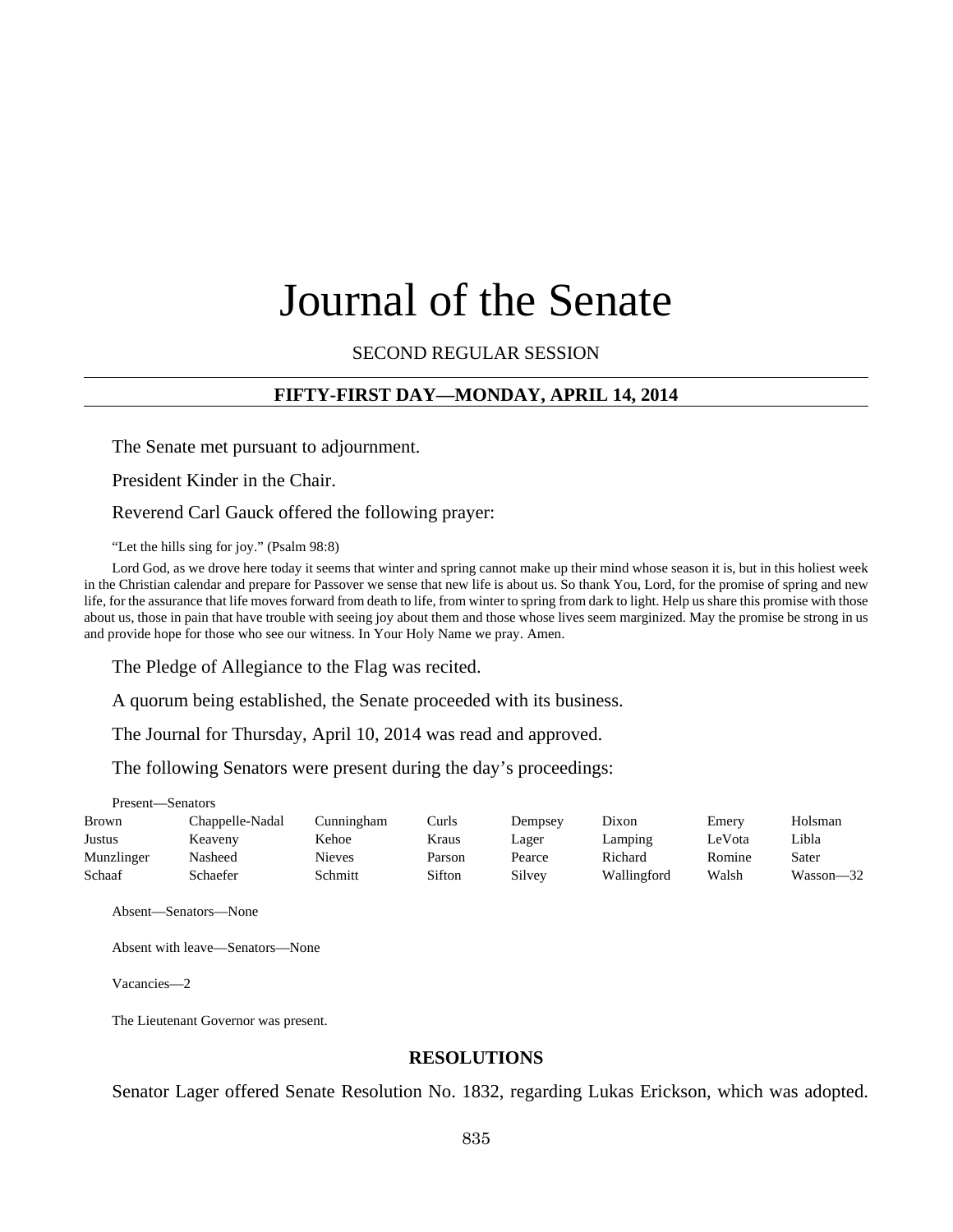Senator Dixon offered Senate Resolution No. 1833, regarding Lucinda Poe, which was adopted.

Senator Libla offered Senate Resolution No. 1834, regarding William Alton Bohannon, Morehouse, which was adopted.

Senator Dixon offered Senate Resolution No. 1835, regarding Paige Oxendine, Neosho, which was adopted.

Senator Kraus offered Senate Resolution No. 1836, regarding the 2013-2014 state champion Summit Lakes Middle School archery team, which was adopted.

Senator Emery offered Senate Resolution No. 1837, regarding Braden "Brady" Niswonger, which was adopted.

Senator Schaefer offered Senate Resolution No. 1838, regarding the Class 5 State Champion 2013-2014 Rock Bridge Girls Basketball Team, which was adopted.

Senator Libla offered Senate Resolution No. 1839, regarding Ava Fowler, Advance, which was adopted.

Senator Schaaf offered Senate Resolution No. 1840, regarding the Fifty-fifth Wedding Anniversary of Mr. and Mrs. Billy L. Catron, St. Joseph, which was adopted.

Senator Schaaf offered Senate Resolution No. 1841, regarding the Fiftieth Wedding Anniversary of Mr. and Mrs. Chester Dietderich, St. Joseph, which was adopted.

Senator Kehoe offered Senate Resolution No. 1842, regarding the Ninetieth Birthday of Mary Ann Hoelscher, Wardsville, which was adopted.

#### **MESSAGES FROM THE GOVERNOR**

The following messages were received from the Governor, reading of which was waived:

GOVERNOR OF MISSOURI JEFFERSON CITY 65102

#### April 11, 2014

To the Senate of the 97<sup>th</sup> General Assembly of the State of Missouri:

I have the honor to transmit to you herewith for your advice and consent the following appointment:

James Buford, Republican, 1 Kingsbury Place, Saint Louis, Saint Louis County, Missouri 63112, as a member of the Harris-Stowe State University Board of Regents, for a term ending July 28, 2018, and until his successor is duly appointed and qualified; vice, Arteveld J. McCoy II, withdrawn.

> Respectfully submitted, Jeremiah W. (Jay) Nixon Governor

Also,

GOVERNOR OF MISSOURI JEFFERSON CITY 65102 April 11, 2014

To the Senate of the 97<sup>th</sup> General Assembly of the State of Missouri:

I have the honor to transmit to you herewith for your advice and consent the following appointment: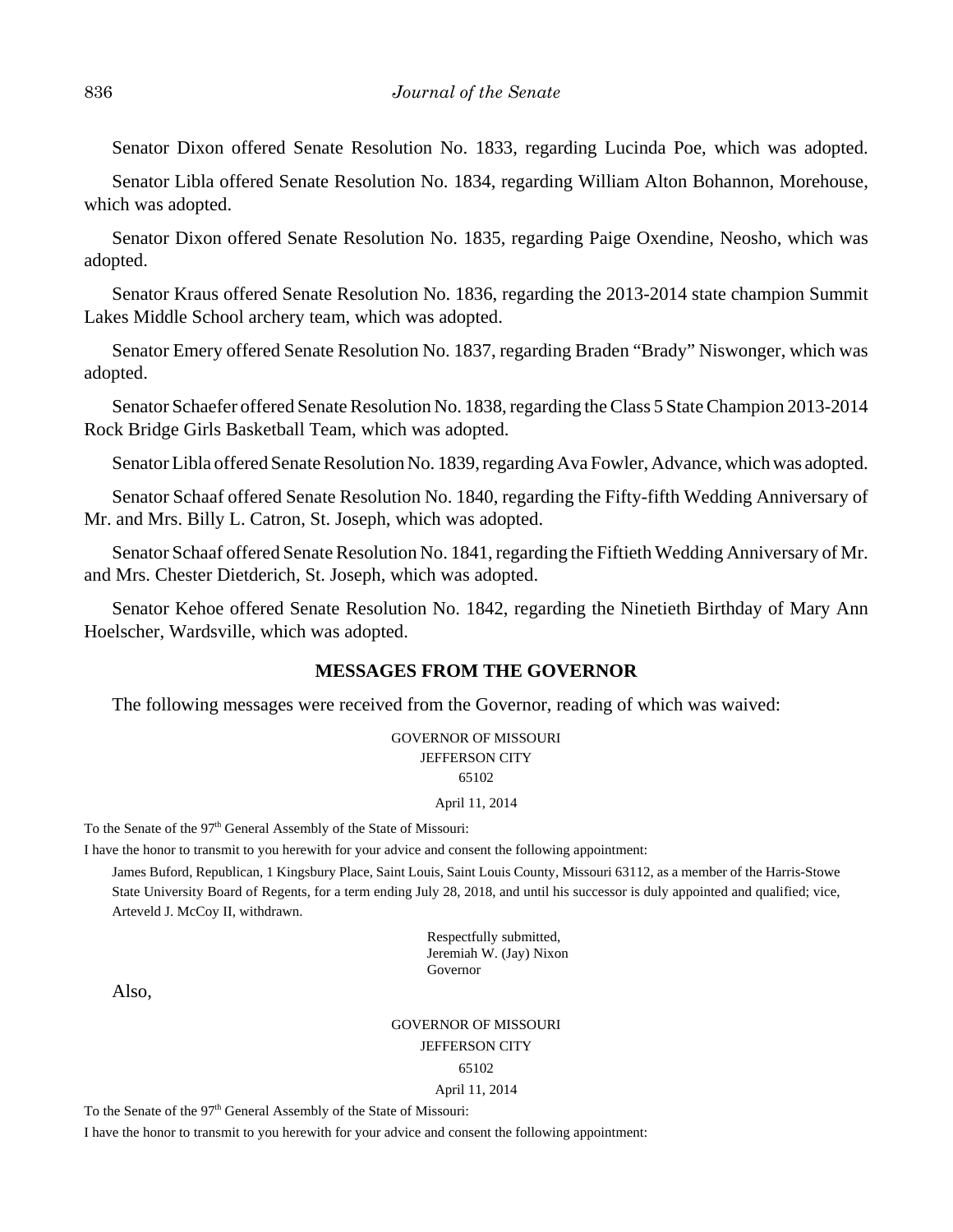Karisha Devlin, Republican, Rural Route 1 Box 103, Edina, Knox County, Missouri 63537, as a member of the Missouri Agricultural and Small Business Development Authority, for a term ending June 30, 2015, and until her successor is duly appointed and qualified; vice, Rosanne M. Hays, term expired.

> Respectfully submitted, Jeremiah W. (Jay) Nixon Governor

Also,

#### GOVERNOR OF MISSOURI

JEFFERSON CITY

#### 65102

April 11, 2014

To the Senate of the 97<sup>th</sup> General Assembly of the State of Missouri:

I have the honor to transmit to you herewith for your advice and consent the following appointment:

Ronald Norwood, Independent, 311 Magna Carta Drive, Creve Coeur, Saint Louis County, Missouri 63141, as a member of the Harris-Stowe State University Board of Regents, for a term ending July 28, 2018, and until his successor is duly appointed and qualified; vice, Wayman F. Smith, term expired.

> Respectfully submitted, Jeremiah W. (Jay) Nixon Governor

President Pro Tem Dempsey referred the above appointments to the Committee on Gubernatorial Appointments.

## **MESSAGES FROM THE HOUSE**

The following messages were received from the House of Representatives through its Chief Clerk:

Mr. President: I am instructed by the House of Representatives to inform the Senate that the House has taken up and passed **HB 1144**, entitled:

An Act to amend chapter 215, RSMo, by adding thereto one new section relating to the prevailing wage on low-income housing.

In which the concurrence of the Senate is respectfully requested.

Read 1st time.

Also,

Mr. President: I am instructed by the House of Representatives to inform the Senate that the House has taken up and passed **HCS** for **HB 1918**, entitled:

An Act to repeal section 442.571, RSMo, and to enact in lieu thereof one new section relating to foreign ownership of agricultural land, with an emergency clause.

Emergency clause defeated.

In which the concurrence of the Senate is respectfully requested.

Read 1st time.

Also,

Mr. President: I am instructed by the House of Representatives to inform the Senate that the House has taken up and passed **HB 1539**, entitled:

An Act to repeal sections 84.340, 563.031, 571.030, and 571.111, RSMo, and to enact in lieu thereof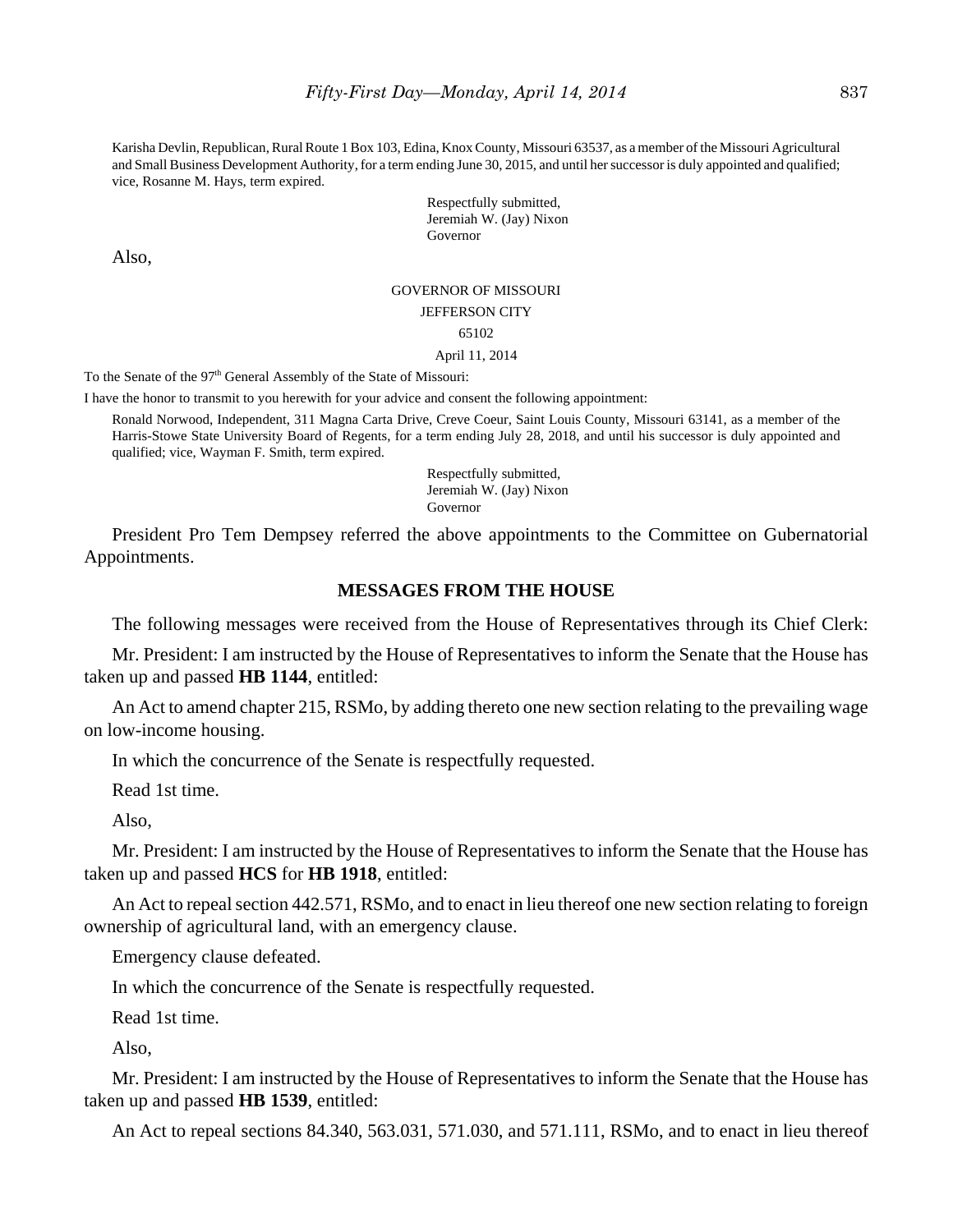six new sections relating to public safety, with existing penalty provisions and an emergency clause for certain sections.

Emergency clause adopted.

In which the concurrence of the Senate is respectfully requested.

Read 1st time.

## **REFERRALS**

President Pro Tem Dempsey referred **HB 1495**, with **SCS**; **HCS** for **HB 1501**; **HJR 72**; **HCS** for **HJR 47**; **HCS** for **HB 1295**, with **SCS**; and **HB 2029** to the Committee on Governmental Accountability and Fiscal Oversight.

## **SENATE BILLS FOR PERFECTION**

At the request of Senator Sater, **SB 754** was placed on the Informal Calendar.

At the request of Senator Parson, **SB 617**, with **SCS**, was placed on the Informal Calendar.

At the request of Senator Wallingford, **SB 755** was placed on the Informal Calendar.

At the request of Senator Pearce, **SB 769**, with **SCS**, was placed on the Informal Calendar.

At the request of Senator Parson, **SB 830** was placed on the Informal Calendar.

At the request of Senator Wasson, **SB 841**, with **SCS**, was placed on the Informal Calendar.

At the request of Senator Justus, **SB 919** was placed on the Informal Calendar.

At the request of Senator Justus, **SB 787** and **SB 804**, with **SCS**, were placed on the Informal Calendar.

**SB 795** was placed on the Informal Calendar.

At the request of Senator Schaefer, **SB 887** was placed on the Informal Calendar.

At the request of Senator Keaveny, **SB 538** was placed on the Informal Calendar.

At the request of Senator Schmitt, **SB 786** was placed on the Informal Calendar.

At the request of Senator Romine, **SB 638** and **SB 647**, with **SCS**, were placed on the Informal Calendar.

At the request of Senator Kraus, **SB 578** was placed on the Informal Calendar.

At the request of Senator Kraus, **SB 655** was placed on the Informal Calendar.

At the request of Senator Wallingford, **SB 659**, with **SCS**, was placed on the Informal Calendar.

At the request of Senator Brown, **SB 717** was placed on the Informal Calendar.

At the request of Senator Chappelle-Nadal, **SB 794** was placed on the Informal Calendar.

At the request of Senator Wasson, **SB 866** was placed on the Informal Calendar.

At the request of Senator Dixon, **SB 824**, with **SCS**, was placed on the Informal Calendar.

At the request of Senator Parson, **SB 724** was placed on the Informal Calendar.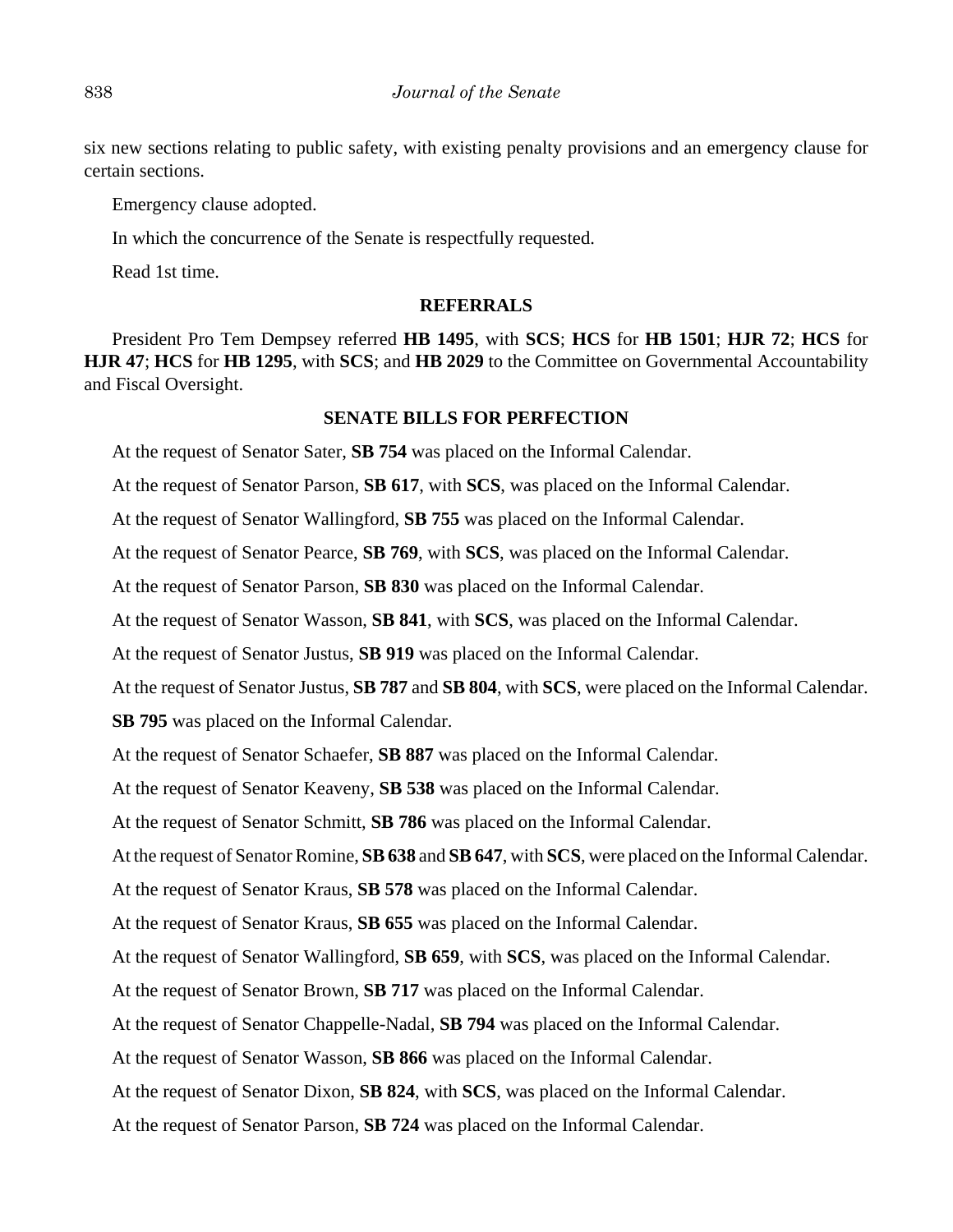At the request of Senator Sater, **SB 550**, with **SCS**, was placed on the Informal Calendar.

At the request of Senator Wallingford, **SB 819**, with **SCS**, was placed on the Informal Calendar.

At the request of Senator Munzlinger, **SB 836** and **SB 800**, with **SCS**, were placed on the Informal Calendar.

At the request of Senator Parson, **SB 842** was placed on the Informal Calendar.

At the request of Senator Cunningham, **SB 860** was placed on the Informal Calendar.

At the request of Senator Kehoe, **SB 891** was placed on the Informal Calendar.

At the request of Senator Schaefer, **SB 762**, with **SCS**, was placed on the Informal Calendar.

At the request of Senator Sater, **SB 875**, with **SCS**, was placed on the Informal Calendar.

At the request of Senator Sater, **SB 671** was placed on the Informal Calendar.

At the request of Senator Parson, **SB 634**, with **SCS**, was placed on the Informal Calendar.

At the request of Senator Romine, **SB 642**, with **SCS**, was placed on the Informal Calendar.

At the request of Senator LeVota, **SB 848**, with **SCS**, was placed on the Informal Calendar.

At the request of Senator Sifton, **SB 566** was placed on the Informal Calendar.

**SB 922** was placed on the Informal Calendar.

Senator Lager moved that **SB 966** be taken up for perfection, which motion prevailed.

Senator Kehoe assumed the Chair.

Senator Lager offered **SS** for **SB 966**, entitled:

## SENATE SUBSTITUTE FOR SENATE BILL NO. 966

An Act to repeal sections 105.450, 105.470, 105.477, 105.483, 105.487, and 105.494, RSMo, section 105.473 as truly agreed to and finally passed by conference committee substitute no. 3 for house committee substitute no. 2 for senate bill no. 844, ninety-fifth general assembly, second regular session, section 105.473 as enacted by conference committee substitute for senate substitute for house committee substitute for house bill no. 1900, ninety-third general assembly, second regular session, section 105.485 as truly agreed to and finally passed by conference committee substitute no. 3 for house committee substitute no. 2 for senate bill no. 844, ninety-fifth general assembly, second regular session, section 105.485 as enacted by senate substitute for senate committee substitute for house bill no. 2058, ninety-fourth general assembly, second regular session, section 130.031 as enacted by conference committee substitute no. 3 for house committee substitute no. 2 for senate bill no. 844, ninety-fifth general assembly, second regular session, section 130.031 as enacted by conference committee substitute no. 2 for house committee substitute for senate committee substitute for senate bills nos. 31 & 285, ninety-second general assembly, first regular session, section 130.041 as truly agreed to and finally passed by conference committee substitute no. 3 for house committee substitute no. 2 for senate bill no. 844, ninety-fifth general assembly, second regular session, and section 130.041 as enacted by conference committee substitute no. 2 for house committee substitute for senate committee substitute for senate bills nos. 31 & 285, ninety-second general assembly, first regular session, and to enact in lieu thereof thirteen new sections relating to regulating the ethical behavior of professionals engaged in political activities.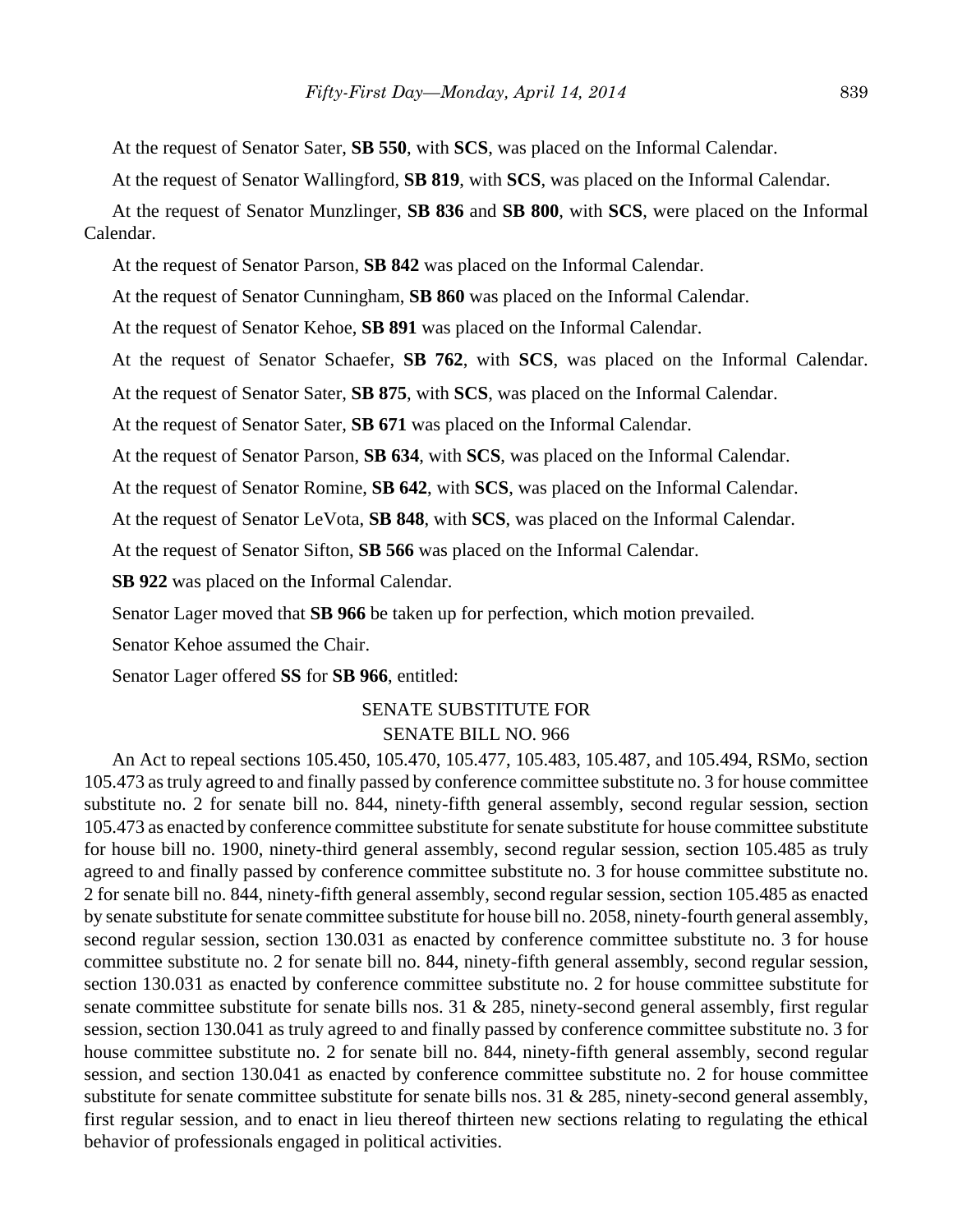Senator Lager moved that **SS** for **SB 966** be adopted.

Senator Holsman offered **SA 1**:

#### SENATE AMENDMENT NO. 1

Amend Senate Substitute for Senate Bill No. 966, Page 57, Section 130.031, Line 25, by inserting immediately after said line, the following:

"**130.032. 1. In addition to the limitations imposed pursuant to section 130.031, the amount of contributions made by or accepted from any committee, or any person other than the candidate in any one election shall not exceed the following:**

**(1) To elect an individual to the office of governor, lieutenant governor, secretary of state, state treasurer, state auditor, or attorney general, ten thousand dollars;**

**(2) To elect an individual to the office of state senator, five thousand dollars;**

**(3) To elect an individual to the office of state representative, two thousand five hundred dollars.**

**2. For purposes of this subsection "base year amount" shall be the contribution limits prescribed in this section on January 1, 2015. Such limits shall be increased on the first day of January in each even-numbered year by multiplying the base year amount by the cumulative consumer price index, as defined in section 104.010 and rounded to the nearest twenty-five-dollar amount.**

**3. Contributions from persons under fourteen years of age shall be considered made by the parents or guardians of such person and shall be attributed toward any contribution limits prescribed in this chapter. Where the contributor under fourteen years of age has two custodial parents or guardians, fifty percent of the contribution shall be attributed to each parent or guardian, and where such contributor has one custodial parent or guardian, all such contributions shall be attributed to the custodial parent or guardian.**

**4. Contributions received and expenditures made prior to August 28, 2014, shall be reported as a separate account and pursuant to the laws in effect at the time such contributions are received or expenditures made. Contributions received and expenditures made after August 28, 2014, shall be reported as a separate account from the aforementioned account and pursuant to the provisions of this chapter. The account reported pursuant to the prior law shall be retained as a separate account and any remaining funds in such account may be used pursuant to this chapter and section 130.034.**

**5. Any committee which accepts or gives contributions other than those allowed shall be subject to a surcharge of one thousand dollars plus an amount equal to the contribution per nonallowable contribution, to be paid to the ethics commission and which shall be transferred to the director of revenue, upon notification of such nonallowable contribution by the ethics commission, and after the candidate has had ten business days after receipt of notice to return the contribution to the contributor. The candidate and the candidate committee treasurer or deputy treasurer owing a surcharge shall be personally liable for the payment of the surcharge or may pay such surcharge only from campaign funds existing on the date of the receipt of notice. Such surcharge shall constitute a debt to the state enforceable under, but not limited to, the provisions of chapter 143.**"; and

Further amend the title and enacting clause accordingly.

Senator Holsman moved that the above amendment be adopted.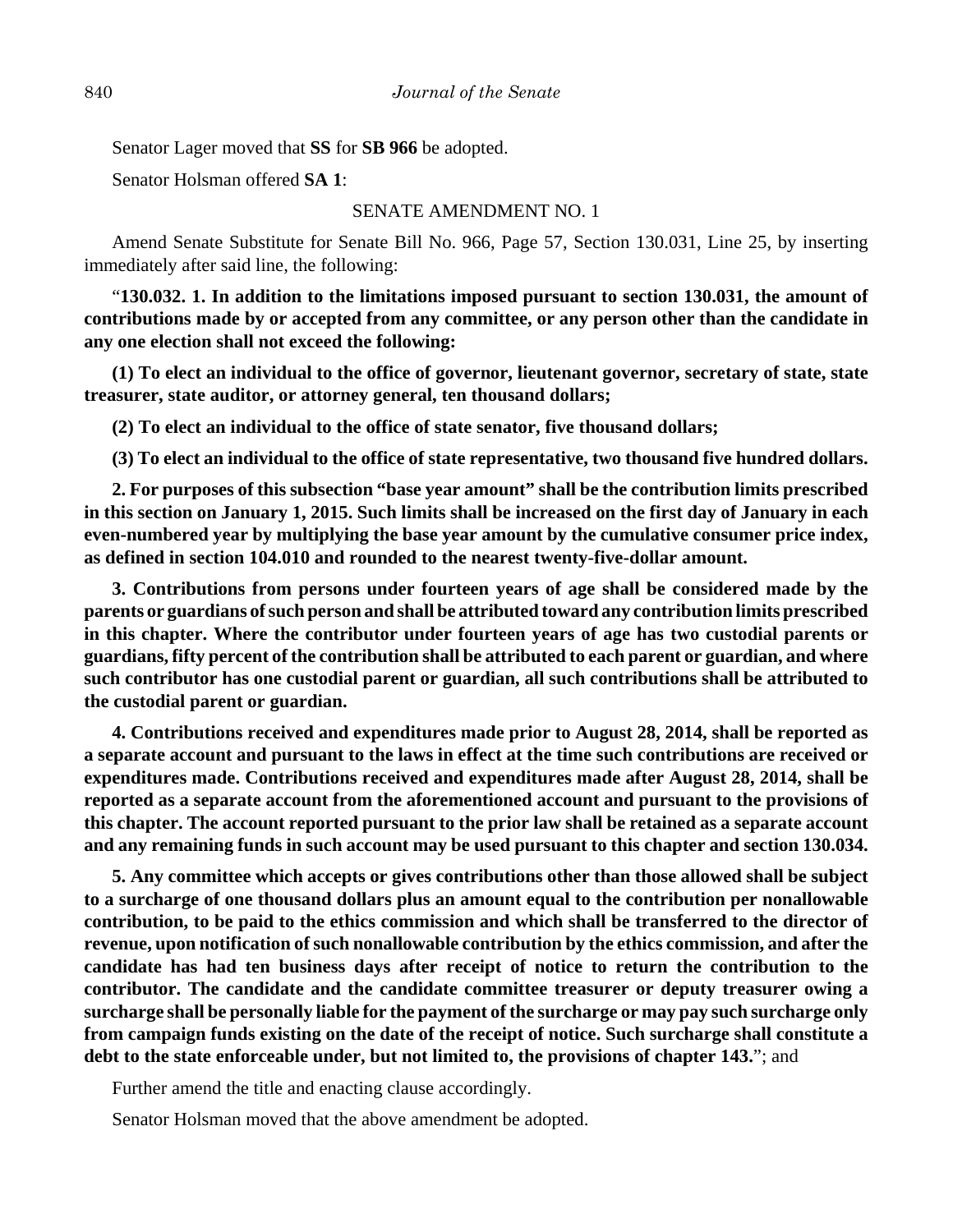Senator Lager raised the point of order that **SA 1** is out of order as it goes beyond the title and scope of the bill.

The point of order was referred to the President Pro Tem who took it under advisement, which placed **SB 966**, with **SS**, **SA 1** and the point of order (pending) on the Informal Calendar.

#### **MESSAGES FROM THE GOVERNOR**

The following message was received from the Governor, reading of which was waived:

GOVERNOR OF MISSOURI JEFFERSON CITY 65102

April 14, 2014

To the Senate of the 97<sup>th</sup> General Assembly of the State of Missouri:

The following addendum should be made to the appointment of Jennifer L. Schoonover as a member of the Child Abuse and Neglect Review Board, submitted to you on February 19, 2014. Line 3 should be amended to read:

ending April 7, 2017, and until her successor is duly appointed and qualified; vice,

Respectfully submitted, Jeremiah W. (Jay) Nixon Governor

#### **MESSAGES FROM THE HOUSE**

The following message was received from the House of Representatives through its Chief Clerk:

Mr. President: I am instructed by the House of Representatives to inform the Senate that the House has taken up and passed **HCR 29**, entitled:

#### HOUSE CONCURRENT RESOLUTION NO. 29

Relating to submission of a proposed federal balanced budget amendment to the United States Constitution.

#### BE IT ENACTED BY THE GENERAL ASSEMBLY OF THE STATE OF MISSOURI, AS FOLLOWS:

WHEREAS, under Article V of the Constitution of the United States:

"The Congress, whenever two-thirds of both houses shall deem it necessary, shall propose amendments to this constitution, or, on the application of the legislatures of two-thirds of the several states, shall call a convention for proposing amendments, which in either case shall be valid to all intents and purposes as part of this constitution, when ratified by the legislatures of three-fourths of the several states, or by conventions in three-fourths thereof, as the one or the other mode of ratification may be proposed by Congress"; and

WHEREAS, the following Amendment to the United States Constitution is proposed:

"Section 1. The annual expenditures of the Congress shall not exceed the annual revenue for any year, save for the use of monetary reserves, except as provided for in Sections 2 and 3.

Section 2. The Congress shall not borrow from any source, including its own funds and trusts, for any expense, except for the extraordinary costs of a declared war or armed conflict, or for a fiscal emergency declared by Congress and signed by the President of the United States.

Section 3. The Congress may issue special bonds for specific capital projects, which shall, in turn, be extinguished within twenty years of issuance. The cumulative total of all bonds issued in this manner shall never exceed twenty percent of the total private sector earned income.

Section 4. This amendment shall take effect beginning the third fiscal year after its ratification.

Section 5. This resolution shall not be construed as an application for a constitutional convention to the United States Constitution pursuant to Article V thereof.":

NOW THEREFORE BE IT RESOLVED that the members of the House of Representatives of the Ninety-seventh General Assembly,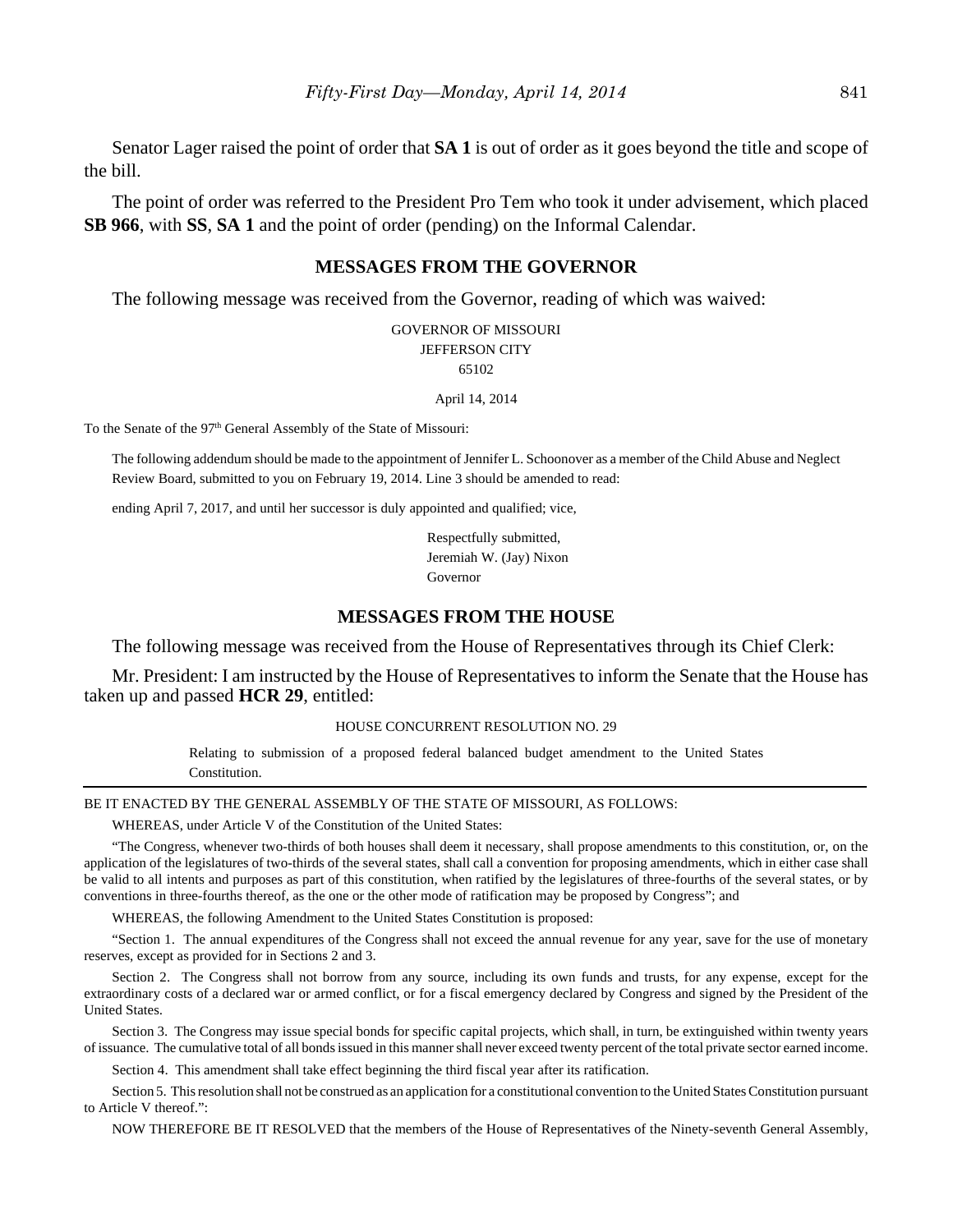#### 842 *Journal of the Senate*

Second Regular Session, the Senate concurring therein, hereby submit this resolution for a federal balanced budget Amendment to the United States Constitution and, pursuant to Article V of the United States Constitution, respectfully urge the United States Congress to submit the proposed Amendment to the United States Constitution to the States for ratification and inclusion in the United States Constitution; and

BE IT RESOLVED that the Chief Clerk of the Missouri House of Representatives be instructed to prepare properly inscribed copies of this resolution for the Majority and Minority Leaders of the United States Senate and House of Representatives, and each member of the Missouri Congressional delegation.

In which the concurrence of the Senate is respectfully requested.

Read 1st time.

#### **COMMUNICATIONS**

#### Senator Romine submitted the following:

Ms. Terry Spieler April 14, 2014 201 W. Capitol Ave, Room 325 Jefferson City MO 65101

Dear Ms. Spieler:

I respectfully request that HB 1791, a bill authorizing the Governor to convey specified state properties, be removed from the consent calendar under Senate Rule 45. If you have any questions, please call 751-4008 or email me at gary.romine@senate.mo.gov.

Sincerely, /s/ Gary Romine Senator Gary Romine

On motion of Senator Richard, the Senate adjourned under the rules.

# SENATE CALENDAR \_\_\_\_\_\_

# FIFTY-SECOND DAY–TUESDAY, APRIL 15, 2014 \_\_\_\_\_\_

#### FORMAL CALENDAR

## HOUSE BILLS ON SECOND READING

HB 1372-Cox, et al HCS for HB 1371 HB 1594-Davis, et al HCS for HBs 1179 & 1765 HB 1490-Bahr, et al HB 1144-White, et al HCS for HB 1918 HB 1539-Kelley (127), et al

#### THIRD READING OF SENATE BILLS

SS for SCS for SB 666-Schmitt (In Fiscal Oversight)

SS for SB 575-Dixon (In Fiscal Oversight)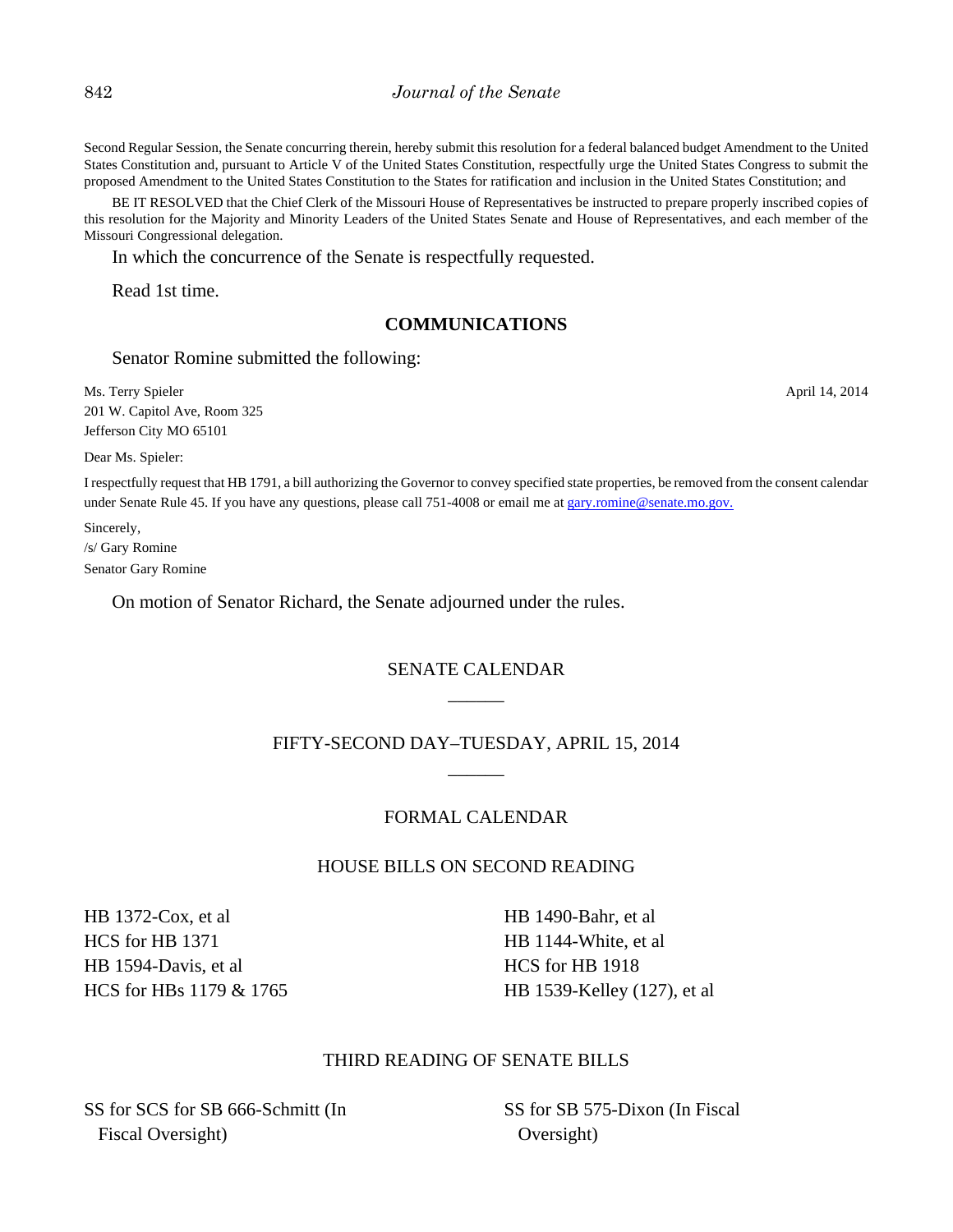#### SENATE BILLS FOR PERFECTION

- 1. SB 852-Schmitt, with SCS 2. SB 704-Lager, with SCS 3. SB 758-Justus 4. SB 873-Brown, with SCS 5. SB 844-Dixon 6. SB 641-Emery 7. SB 869-Schmitt 8. SB 494-Pearce 9. SB 912-Wasson and Justus, with SCS 10. SB 896-Wallingford, with SCS
- 11. SB 888-Parson, with SCS 12. SB 964-Lager 13. SB 770-Wallingford, with SCS 14. SB 884-Wallingford and Sater 15. SB 958-Nieves 16. SB 858-Kraus 17. SB 669-Schaaf 18. SB 821-Schaefer 19. SB 823-Dixon, et al, with SCS
- 20. SB 973-Brown

#### HOUSE BILLS ON THIRD READING

- 1. HB 1495-Torpey and Hicks, with SCS (Dixon) (In Fiscal Oversight)
- 2. HCS for HB 1501 (Schmitt) (In Fiscal Oversight)
- 3. HJR 72-Richardson, et al (In Fiscal Oversight)
- 4. HCS for HB 1218 (Wasson)
- 5. HCS for HJR 47 (Kraus) (In Fiscal Oversight)
- 6. HB 1361-Gosen and Wieland (Parson)
- 7. HCS for HB 1079 (Parson)
- 8. HCS for HB 1295, with SCS (Kraus) (In Fiscal Oversight)
- 9. HB 2029-Cierpiot (Nieves) (In Fiscal Oversight)
- 10. HCS for HRB 1298 (Lager)

#### INFORMAL CALENDAR

#### SENATE BILLS FOR PERFECTION

SB 490-Lager and Kehoe, with SCS SB 501-Keaveny SB 518-Sater, with SCS, SA 2 & SA 1 to SA 2 (pending) SB 519-Sater, with SS & SA 1 (pending) SB 538-Keaveny and Holsman SS for SB 543-Munzlinger SB 550-Sater, with SCS SB 553-Emery, with SCS (pending) SB 555-Nasheed, with SS & SA 1 (pending)

SB 566-Sifton SB 573-Munzlinger, with SCS SB 578-Kraus SB 589-Brown, with SCS, SA 2 & SA 1 to SA 2 (pending) SB 599-Kraus, with SCS & SA 2 (pending) SB 617-Parson, with SCS SB 634-Parson, with SCS SBs 638 & 647-Romine, with SCS SB 642-Romine, with SCS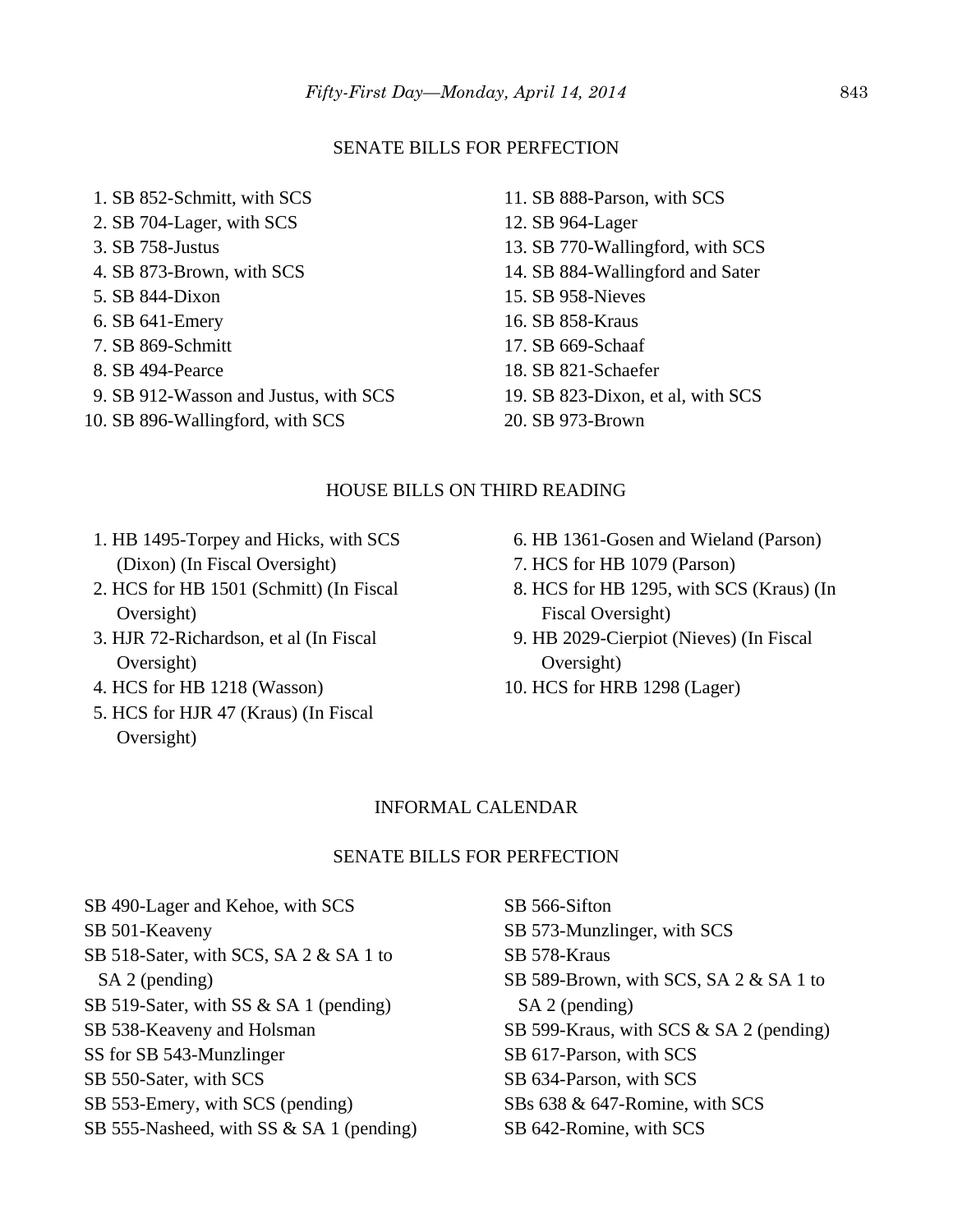SB 644-LeVota SB 655-Kraus SB 659-Wallingford, with SCS SB 663-Munzlinger, with SCS SB 671-Sater SB 692-Wasson, with SA 1 (pending) SB 712-Walsh, with SCS & SS for SCS (pending) SB 717-Brown SB 724-Parson SB 739-Romine, with SCS, SS for SCS, SA 1 & SA 1 to SA 1 (pending) SB 754-Sater and Justus SB 755-Wallingford SB 762-Schaefer, with SCS SB 769-Pearce, with SCS SB 786-Schmitt SBs 787 & 804-Justus, with SCS SB 790-Dixon, with SA 3 & point of order (pending) SB 794-Chappelle-Nadal SB 795-Lager SB 814-Brown SB 819-Wallingford, with SCS

SB 824-Dixon, with SCS SB 830-Parson SBs 836 & 800-Munzlinger, with SCS SB 841-Wasson, with SCS SB 842-Parson SB 846-Richard SB 848-LeVota, with SCS SB 850-Munzlinger and Holsman, with SCS & SS for SCS (pending) SB 860-Cunningham SB 866-Wasson and Cunningham SB 875-Sater, with SCS SB 887-Schaefer SB 891-Kehoe SB 919-Justus SB 966-Lager, with SS, SA 1 & point of order (pending) SB 992-Dempsey SJR 25-Lager, with SS, SA 2 & SA 1 to SA 2 (pending) SJR 26-Lager, with SS & SA 1 (pending) SJR 34-Emery SJR 42-Schmitt, with SS (pending)

# HOUSE BILLS ON THIRD READING

HB 1173-Burlison, et al, with SA 1, SA 1 to SA 1 & point of order (pending) (Brown)

# CONSENT CALENDAR

## House Bills

Reported 4/10

HB 1206-Wilson (Pearce) HCS for HB 1389 (Pearce) HCS for HB 1426 (Schmitt) HCS for HB 1300 (Schaefer)

HCS for HB 1376 (Keaveny) HCS for HB 1523 (Pearce) HB 1633-Franklin, et al (Brown) HB 1602-Engler and Black (Romine)